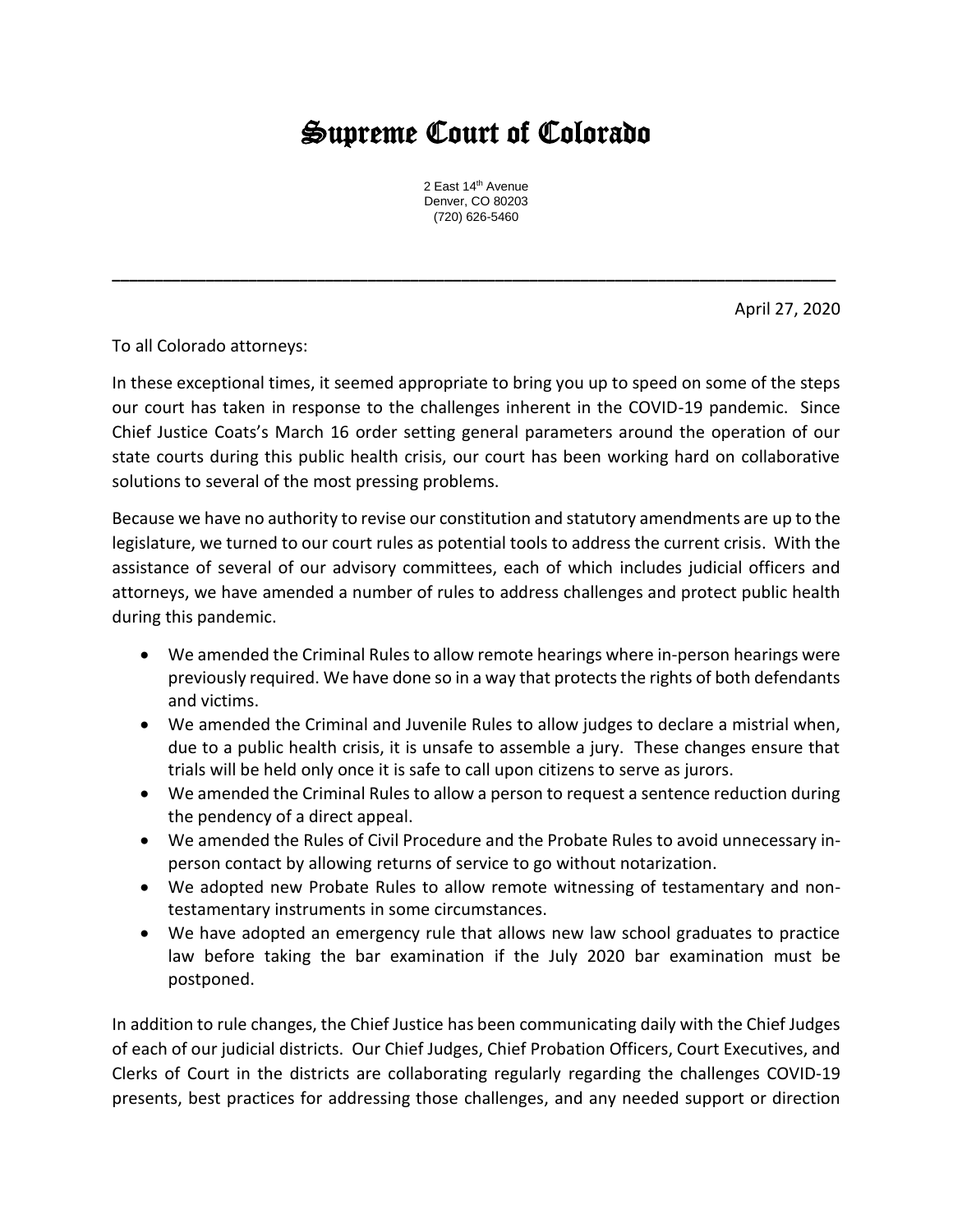from our court or from the State Court Administrator's Office. The current crisis has highlighted the reality that each Chief Judge is in the best position to address the unique obstacles confronting the courts in his or her district. Among other things, each of our non-appellate courthouses is owned and controlled by the county in which it is located, which means that local relationships are essential. As well, courthouses differ in their capacity to hold proceedings consistent with CDC recommendations and in their audio-visual capabilities. And the infrastructure and resources of local stakeholders (including jails, prosecution offices, and defense counsel offices) differ from district to district (and even from court to court).

The collaboration among and with our Chief Judges has resulted in another set of reforms and policies aimed at protecting the health, safety, and rights of all concerned in these difficult times. For example:

- Each chief judge has entered administrative orders during the last six weeks. Those orders, which are largely a result of discussions with local stakeholders and which recognize the unique obstacles confronting each court or judicial district, have addressed, among other issues, courthouse closures and reduced hours, electronic transmission of paper filings, procedures for rescheduling court appearances, courthouse security and screening, probation supervision modifications, pretrial release procedures, enforcement of arrest and bench warrants, staffing reductions, building cleaning procedures, inmate transport, writs, and remands for criminal defendants, bond return dates, staff and selfhelp contact instructions, and records request procedures.
- In his discussions with the Chief Judges, the Chief Justice has repeatedly emphasized the need for reduction of jail populations while continuing to protect public safety and the rights of victims, the harms of issuing eviction and foreclosure orders absent extraordinary circumstances, the need to continue hearing non-criminal matters to the extent that can be done within our available resources and using remote technology, and the need to find creative solutions to continue the important business of the courts.
- The Chief Justice authorized the Chief Judges to temporarily waive certain probation standards in order to limit in-person contact and protect the health of probationers and our staff.

We have also worked closely with the State Court Administrator's Office to change the way we serve the public.

- The IT division of the State Court Administrator's Office has been working nonstop to install, train, and troubleshoot technology that allows our judges to connect with attorneys, parties, victims, and the public through virtual audio-visual courtrooms. This technology is being rolled out statewide and has enabled us to conduct urgent criminal proceedings entirely remotely. As this technology is adopted by our courts, you should begin to see more non-criminal cases use the same technology. This will hopefully help non-criminal matters advance during and after this period of emergency.
- The IT division is also working to implement new technology that allows our court staff to perform much, if not all, of their work remotely.